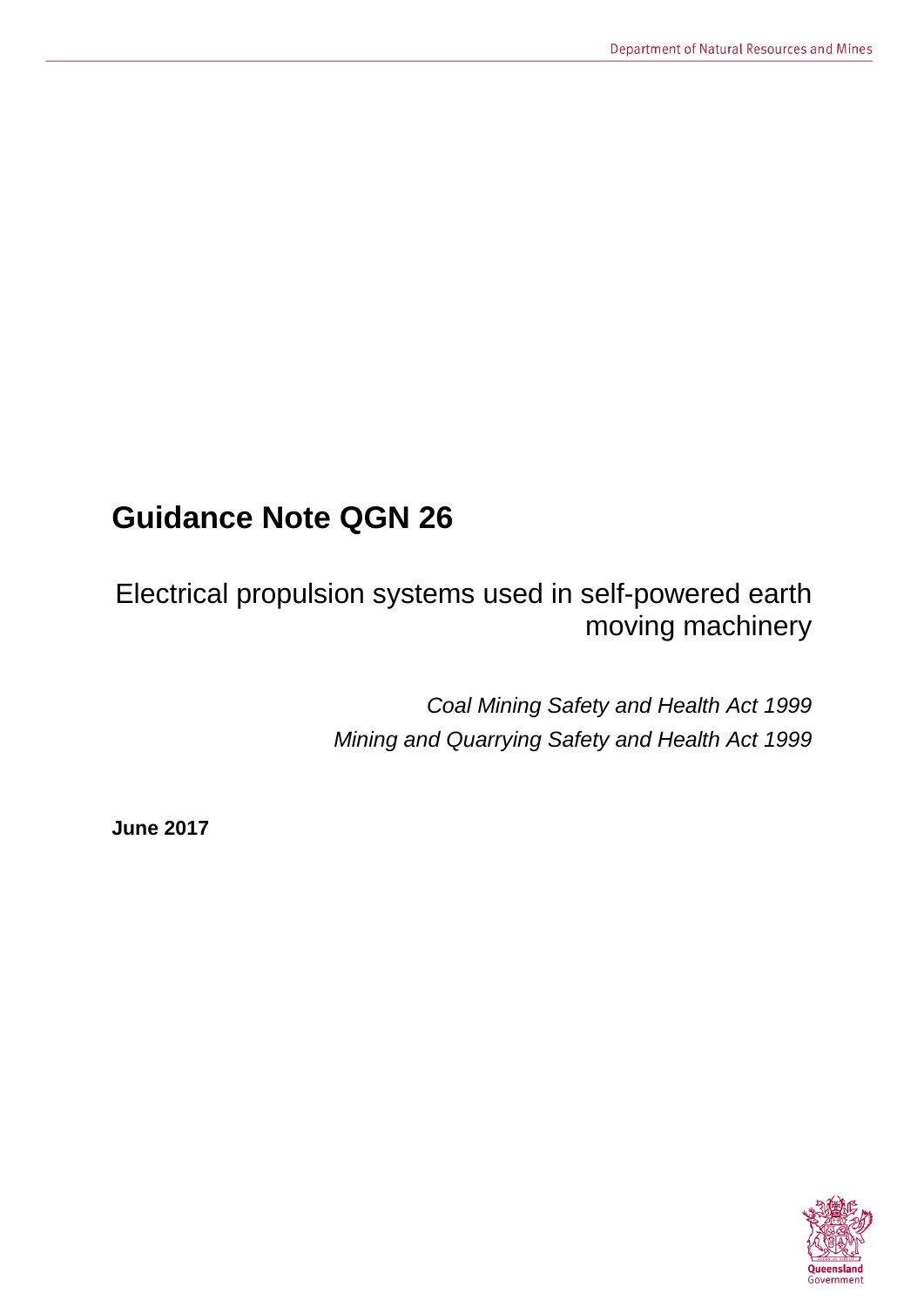Reference is made to the following legislation as applicable to a Mine or Quarry in Queensland:

- *Coal Mining Safety and Health Act 1999*
- Coal Mining Safety and Health Regulation 2001
- *Mining and Quarrying Safety and Health Act 1999*
- Mining and Quarrying Safety and Health Regulation 2001

This Guidance Note has been issued by the Mines Inspectorate of the Department of Natural Resources and Mines (DNRM). It is not a Guideline as defined in the *Mining and Quarrying Safety and Health Act 1999* (MQSHA) or a Recognised Standard as defined in the *Coal Mining Safety and Health Act 1999* (CMSHA). In some circumstances, compliance with this Guidance Note may not be sufficient to ensure compliance with the requirements in the legislation. Guidance Notes may be updated from time to time.

To ensure you have the latest version, check the DNRM website: [https://www.business.qld.gov.au/industry/mining/safety-health/mining-safety-health/legislation](https://www.business.qld.gov.au/industry/mining/safety-health/mining-safety-health/legislation-standards-guidelines)[standards-guidelines](https://www.business.qld.gov.au/industry/mining/safety-health/mining-safety-health/legislation-standards-guidelines) or contact your local Inspector of Mines.

| <b>North Region - Townsville</b> | North Region - Mount Isa            | <b>North Region - Atherton</b> |
|----------------------------------|-------------------------------------|--------------------------------|
| PO Box 1752                      | PO Box 334                          | <b>PO Box 210</b>              |
| MC Townsville Q 4810             | Mount Isa Q 4825                    | Atherton Q 4883                |
| P (07) 4447 9248                 | P (07) 4747 2158                    | P (07) 4095 7023               |
| Fax (07) 4447 9280               | Fax (07) 4743 7165                  | Fax (07) 4095 7044             |
| tsymines@dnrm.gld.gov.au         | isamines@dnrm.gld.gov.au            | tsymines@dnrm.gld.gov.au       |
| <b>South Region</b>              | <b>Central Region - Rockhampton</b> | <b>Central Region - Mackay</b> |
| PO Box 1475                      | PO Box 3679                         | PO Box 1801                    |
| Coorparoo Q 4151                 | <b>Red Hill Q 4701</b>              | Mackay Q 4740                  |
| P (07) 3330 4272                 | P (07) 4936 0184                    | P (07) 4999 8512               |
| Fax (07) 3405 5345               | Fax (07) 4936 4805                  | Fax (07) 4999 8519             |
| sthmines@dnrm.gld.gov.au         | rockyminesinsp@dnrm.gld.gov.au      | minesmackay@dnrm.qld.gov.au    |

This publication has been compiled by Electrical Inspectors of Mines of Mine Safety and Health, Department Natural Resources and Mines.

#### © State of Queensland, 2017

The Queensland Government supports and encourages the dissemination and exchange of its information. The copyright in this publication is licensed under a Creative Commons Attribution 3.0 Australia (CC BY) licence.

Under this licence you are free, without having to seek our permission, to use this publication in accordance with the licence terms.



You must keep intact the copyright notice and attribute the State of Queensland as the source of the publication.

Note: Some content in this publication may have different licence terms as indicated.

For more information on this licence, visit http://creativecommons.org/licenses/by/3.0/au/deed.en

The information contained herein is subject to change without notice. The Queensland Government shall not be liable for technical or other errors or omissions contained herein. The reader/user accepts all risks and responsibility for losses, damages, costs and other consequences resulting directly or indirectly from using this information.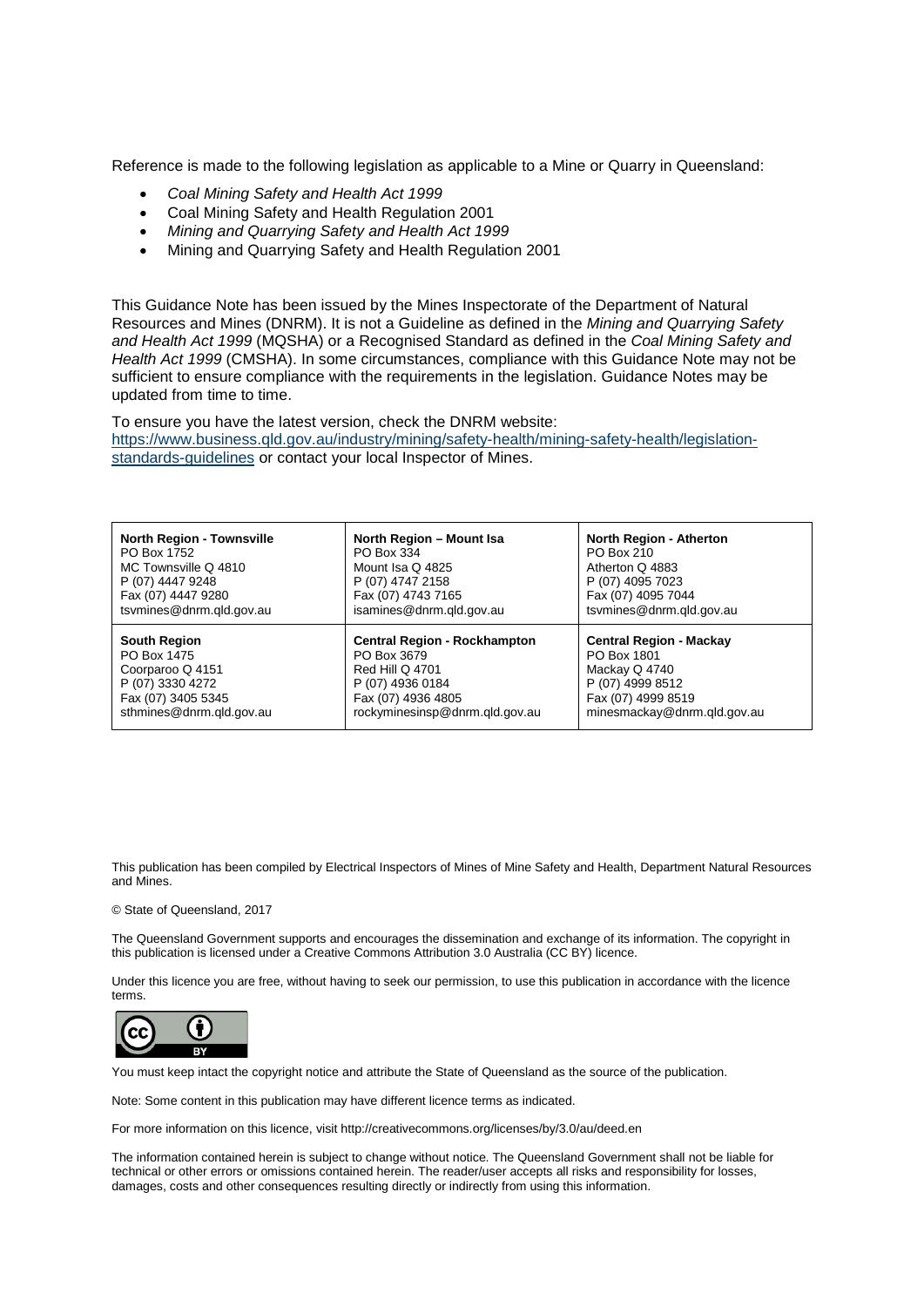# **Summary**

This Guidance Note was developed in consultation with representatives from the mining industry, mines inspectorate and original equipment manufacturers (OEMs).

The reason for developing this Guidance Note was first brought about by concerns in relation to accessing high voltage conductors fitted to diesel-electric earth moving equipment and how to comply with the Queensland legislative requirements that if work is to be carried out on high voltage conductors they must be 'earthed'.

After consultation with industry and OEMs, it was further identified that this Guidance Note should be developed to address this matter and other concerns associated with the electrical installations on these types of machines. In consultation with the mining industry, OEM's and the mines inspectorate, it was agreed that the guidance note should also include electrical hazards and associated minimum safety requirements.

At the time of drafting this guidance note there was no Australian Standard covering the desired safety outcomes for these machines. An International Standard was being drafted but did not include some of the safety concerns that were raised by the group which have been covered in this guidance note.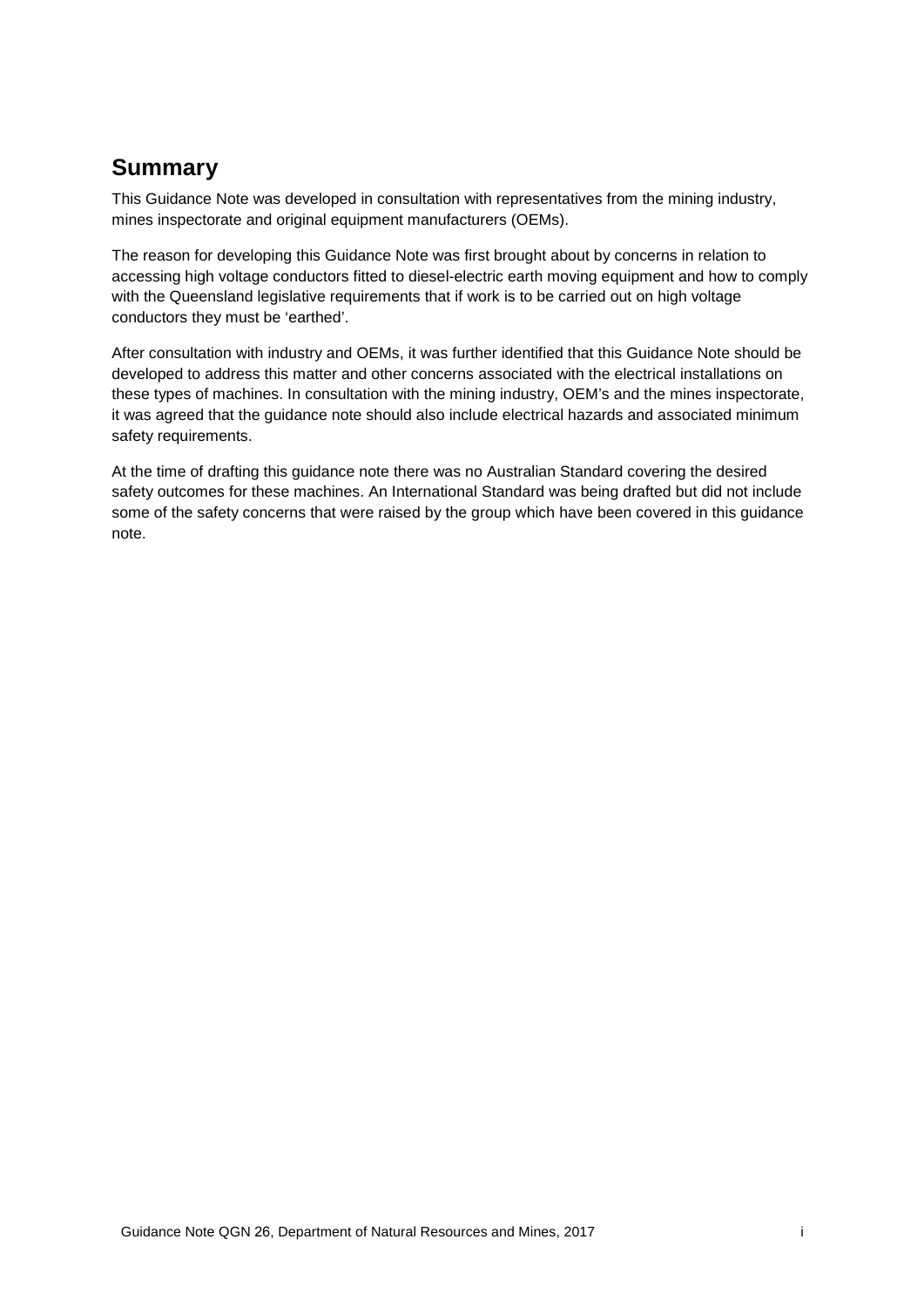### **Table of contents**

<span id="page-3-0"></span>

| 1   |       |                                                                        |  |
|-----|-------|------------------------------------------------------------------------|--|
| 2   |       |                                                                        |  |
| 3   |       |                                                                        |  |
| 3.1 |       |                                                                        |  |
| 3.2 |       |                                                                        |  |
| 3.3 |       |                                                                        |  |
| 4   |       |                                                                        |  |
| 4.1 |       |                                                                        |  |
|     | 4.1.1 |                                                                        |  |
|     | 4.1.2 | Additional isolation guidelines for electrical access - High voltage 3 |  |
|     | 4.1.3 |                                                                        |  |
|     | 4.1.4 |                                                                        |  |
|     | 4.1.5 |                                                                        |  |
| 4.2 |       |                                                                        |  |
| 4.3 |       |                                                                        |  |
| 4.4 |       |                                                                        |  |
| 4.5 |       |                                                                        |  |
| 4.6 |       |                                                                        |  |
| 4.7 |       |                                                                        |  |
| 5   |       |                                                                        |  |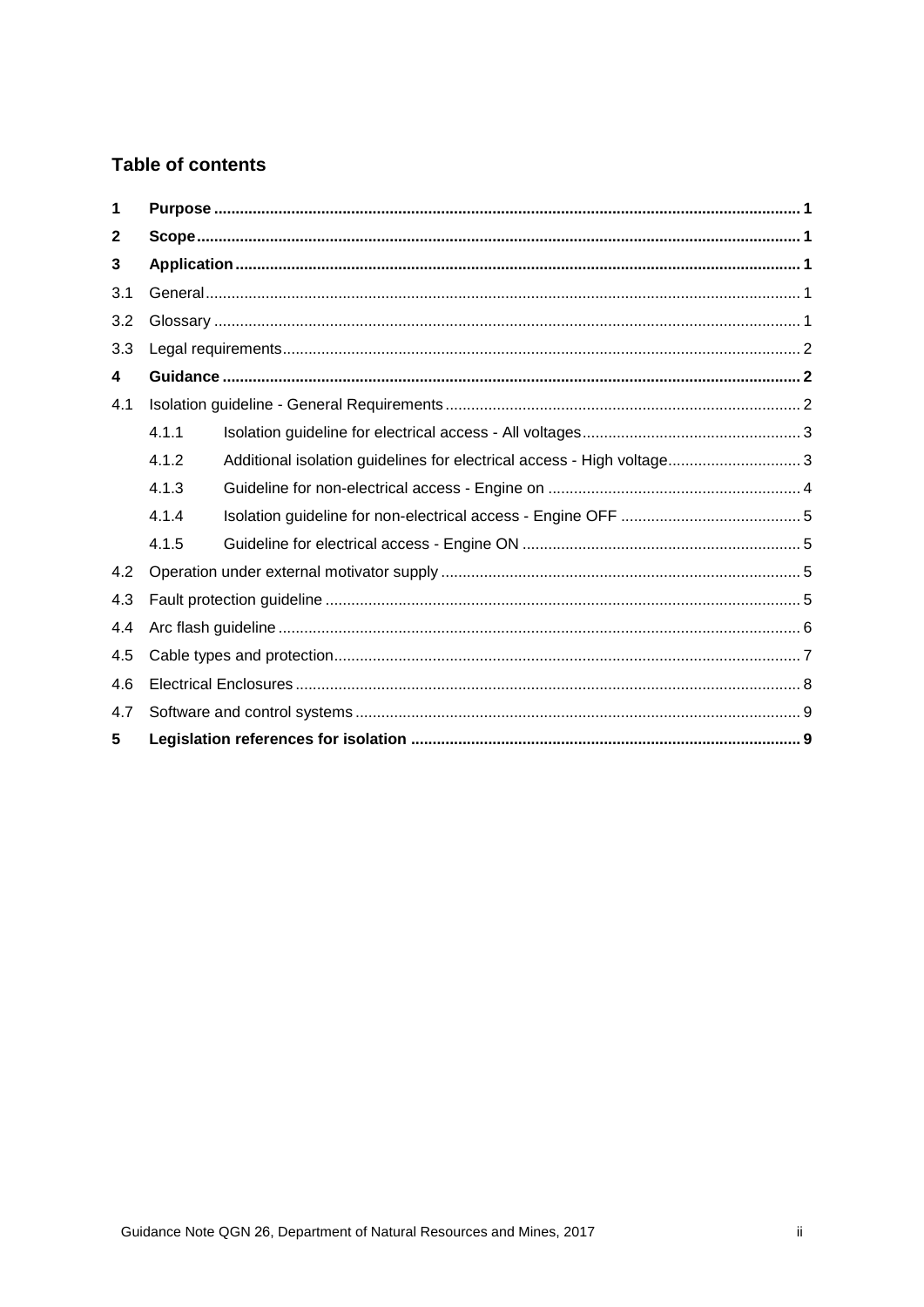# **1 Purpose**

This guidance note (QGN 26) is to provide practical guidance to mine operators, Site Senior Executives (SSEs), Electrical Engineering Managers (EEMs) and Persons to Control Electrical Work (PCEWs) of the requirements for safe electrical design and maintenance of electrical propulsion systems used in self-powered earth moving machinery.

The content of QGN 26 is to be considered in addition to any Australian or International Standards that may be applicable for this type of equipment.

# <span id="page-4-0"></span>**2 Scope**

This document applies to:

- all Queensland coal mining operations, defined under the *Coal Mining Safety and Health Act 1999* (CMSHA)
- all Queensland metalliferous mining operations, defined under the *Mining and Quarrying Safety and Health Act 1999* (MQSHA).

It covers electrical hazards, and associated safety requirements, with the use of systems in selfpowered diesel-electric earth moving machinery such as dozers, trucks and front end loaders.

It does not include the control function aspects of autonomous machines.

# <span id="page-4-1"></span>**3 Application**

## <span id="page-4-2"></span>**3.1 General**

The coal mining safety and health regulations and the mining and quarrying safety and health regulations require that if work is to be carried out on high voltage conductors they must be 'earthed'.

This means that there must be "a conducting connection between an electric circuit or equipment and the ground or some similar large conducting body".

In relation to electric self-powered earth moving machinery, the connecting of electrical conductors to the general body mass of the machine would be considered 'earthing' these conductors. Industry representative also consider this an appropriate definition.

### <span id="page-4-3"></span>**3.2 Glossary**

Earthing: protective earthing, or protective equipotential bonding to chassis in the case of selfpowered earth moving machines.

Engine On: Machine engine running.

Extra low voltage (ELV): a nominal voltage of 50V or less AC RMS; or 120V or less ripple-free DC.

Low voltage (LV): a nominal voltage greater than extra low voltage, but not more than 1200V AC RMS; or 1500V ripple-free DC.

High voltage (HV): a nominal voltage greater than low voltage (i.e. >1200V AC or >1500V DC).

Nominal voltage: the typical RMS voltage that the machine experiences during normal operation.

Decommissioned: to remove equipment from service by physically disconnecting machinery so that energy cannot be restored through a switching process. For example, physical disconnection, removal of conductors, engine, or other apparatus.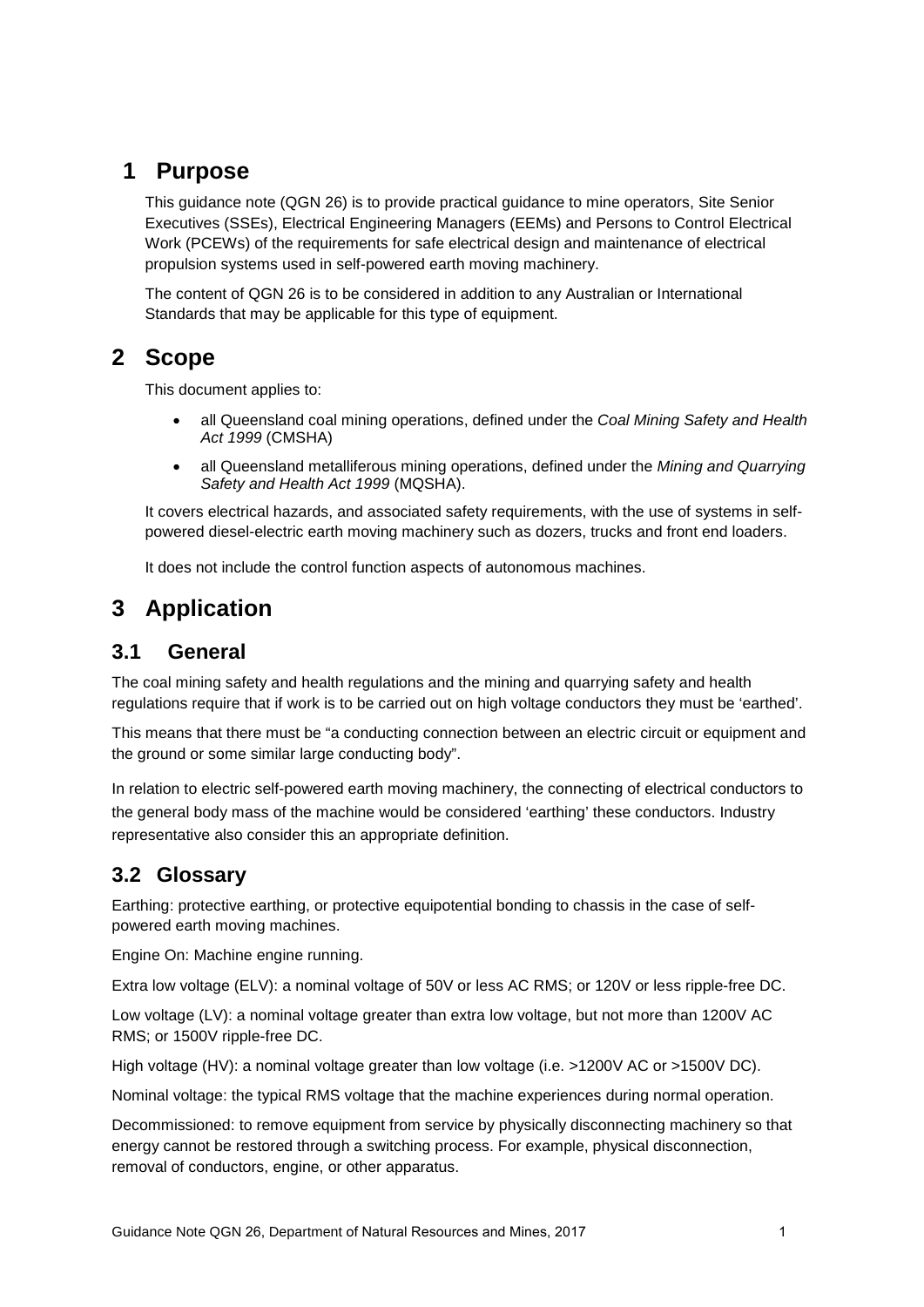Motivator: a separate, external electrical power source used to temporarily provide energy to the machine. These have been used to assist in relocating machines following engine or alternator failures.

OEM: Original Equipment Manufacturer.

### <span id="page-5-0"></span>**3.3 Legal requirements**

Mining legislation requires for risk to a person from operations to be at an acceptable level, the operations must be carried out so that the level of risk from the operations is—

- a) within acceptable limits; and
- b) as low as reasonably achievable.

To decide whether risk is within acceptable limits and as low as reasonably achievable regard must be had to—

- a) the likelihood of injury or illness to a person arising out of the risk; and
- b) the severity of the injury or illness.

# <span id="page-5-1"></span>**4 Guidance**

### <span id="page-5-2"></span>**4.1 Isolation guideline – General Requirements**

- Isolating devices shall be provided with a means of locking in the OFF position so that neither remote, nor local, nor inadvertent closing is possible.
- Any isolators shall be fit for the intended purpose, appropriately placed, readily identifiable and should break all current carrying conductors from the source of supply, and shall not be lockable in the ON position.
- Isolating devices should have a breaking capacity sufficient to interrupt the current of the largest total load. Where an isolating device is not capable of interrupting the largest load, measures need to be taken to prevent it operating while carrying current.

### *Such measures may include interlocking or, where the device will only be operated by authorized persons, suitable warning notices will be in place.*

- It is recommended that all routine tasks to be undertaken on the machine be identified and that an isolation matrix be developed and be readily available.
- Tasks to be carried out under the isolation must be identified to ensure that correct areas are isolated. Before tasks are undertaken, the persons carrying out the task need to be familiarised and authorised with the isolation matrix and what areas have been isolated.
- The machine isolation process needs to ensure that stored energy components are fully discharged prior to access. For stored energy components, such as capacitors, information supplied by the OEM can provide a method for verifying that all components with residual voltages have been discharged prior to accessing the machinery.
- Checks need to be carried out to confirm the integrity of the isolation. This might include attempting to start the machine; or using the visual voltage control indication.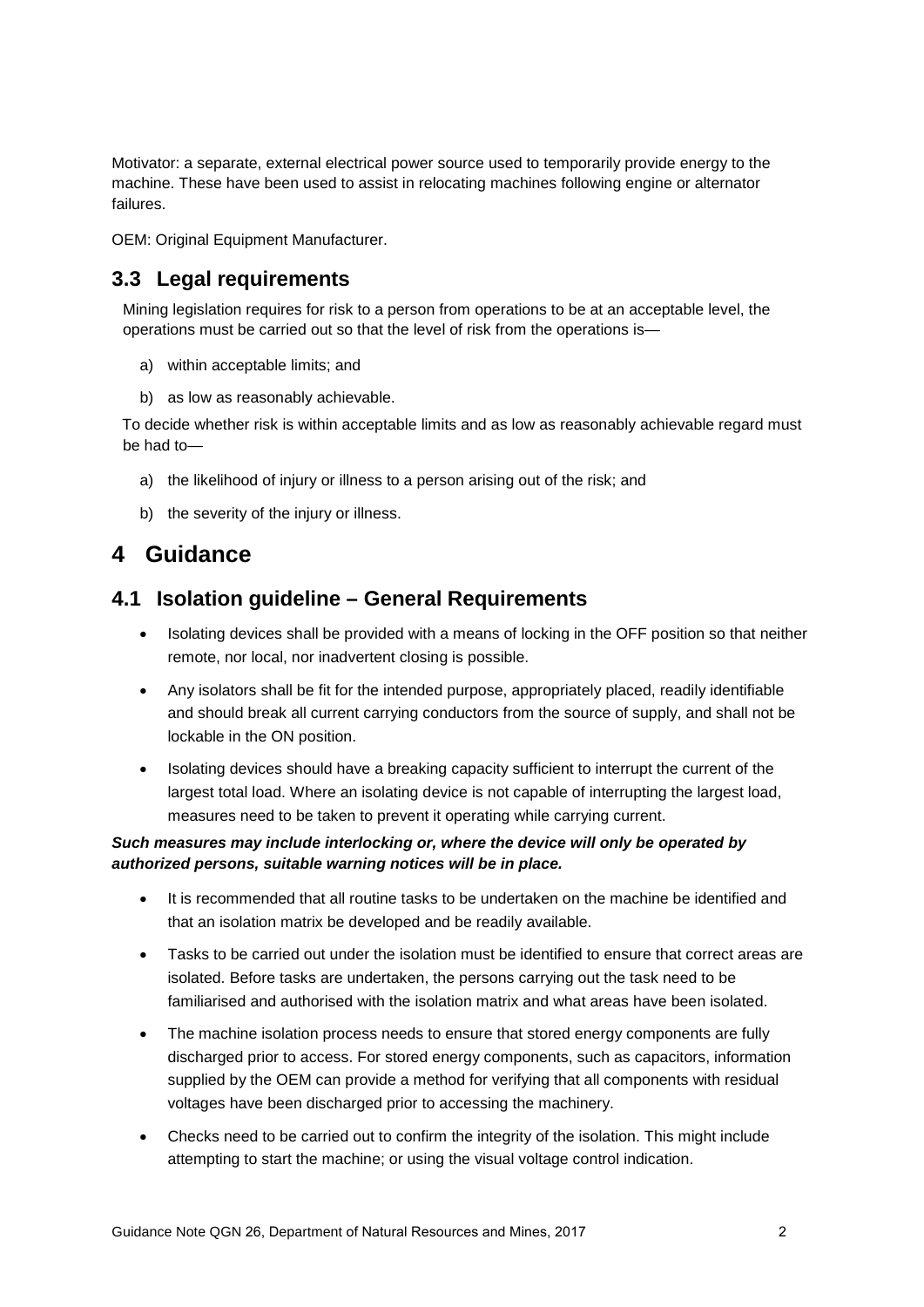- Isolation procedures and task instructions shall consider inadvertent contact with energised electrical parts.
- Tools and test equipment required as part of the isolation process shall be appropriately designed, fit for purpose and readily available.

### <span id="page-6-0"></span>**4.1.1 Isolation guideline for electrical access – All voltages**

These isolation criteria are for access to electrical equipment and conductors and not for mechanical isolation purposes.

- Tasks to be carried out under the isolation must be identified to ensure that correct areas are isolated.
- A multi-pole isolator, breaking all current carrying conductors from the source of supply, should be used.
- If a multi-pole isolator is not installed, the primary isolation device shall prevent the engine from starting/turning. For example, isolating the drive motor for the alternator (positively isolating the engine).

#### *Engine isolation is comparable to isolating upstream in a typical electrical distribution system.*

- Up to date electrical schematics need to be readily available.
- An arc flash hazard assessment needs to be readily available
- (This is not required for ELV).
- Allow adequate discharge time for capacitive type devices before accessing. Where capacitors may be accessed, it is recommended the following systems be used:
	- timed-captured key or similar systems
	- − visual indicators on individual capacitor segments
	- − audible alarm for failure to discharge when machine is shut down.
- Testing for zero potential shall occur (test for dead) before the isolation process can be completed.
- Revalidating isolation testing when the machine sits unattended for a period of time, should be included as part of the site isolation procedures.

### <span id="page-6-1"></span>**4.1.2 Additional isolation guidelines for electrical access – High voltage**

These isolation criteria are for access to electrical equipment and conductors and not for mechanical isolation purposes. These are also in addition to the requirements of clauses 4.1 and 4.1.1.

- Tasks to be carried out under the isolation must be identified to ensure that correct areas are isolated.
- In the case of high voltage access, ensure that the work task does not inadvertently disconnect the earth path. Where necessary to disconnect the earth path as part of the task, the risk assessment and procedure shall address this. For example, defining when the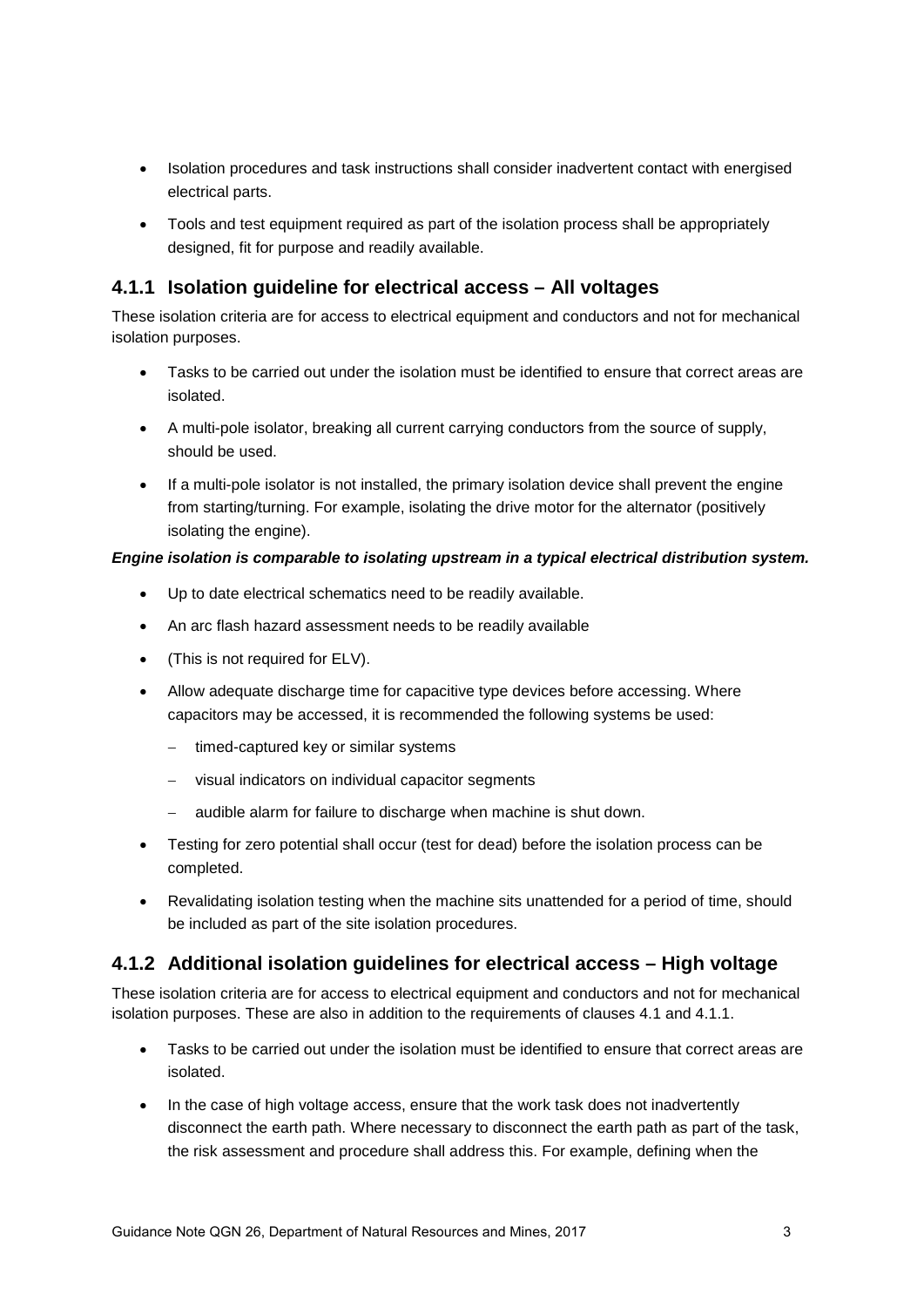equipment is deemed to be electrically decommissioned, or by using temporary earth connections.

- For high voltage applications, the supply disconnecting device and associated earthing switch should be combined in a functional unit. If a combined functional unit is used, interlocks shall exist to ensure that earthing of the live conductors is only possible when the disconnecting device is in the open position and closing the disconnecting device is only possible when the live conductors are not earthed.
- Dedicated machine fitted earth switching devices are recommended.
- If portable earthing equipment is utilised, then the use of these shall be to dedicated attachment points on the machine while maintaining clearance and approach distances. The location for these dedicated attachment points shall consider the tasks that may be required to be undertaken on the high voltage parts such as diode replacement on alternators.
- Switching and access procedures shall be developed and followed. Prewritten switching sheets for routine tasks shall be developed. Switching and earthing operations shall be conducted with a minimum of one appropriately trained, competent and authorised electrical person with an appropriately trained, competent and authorised person to assist.
- The isolation process followed by site personnel shall requires that the vehicles have the engine OFF and are positively isolated before high voltage switching, earthing and/or access is allowed.
- Earthing equipment must be rated for maximum potential fault current and voltage.
- Earthing is allowable through semi conductive devices provided that these devices provide electrical continuity and can withstand maximum potential fault current and voltage. Quantifiable evidence that semi-conductive devices are capable of withstanding maximum fault currents and voltages is to be provided, to ensure that the earth system is not compromised. It is preferable that this evidence be provided by the OEM. If this evidence is not available, then these semi-conductive devices shall not be relied upon as the primary earth path.
- Allow adequate discharge time for capacitive type devices before applying earths. Visual confirmation that these capacitors have discharged is preferred before they are accessed.
- Before applying earths, test to confirm that the circuit is de-energised.
- Each high voltage exposed part shall be earthed if access to these parts is required.

*HV isolation earthing cannot be performed through fuses.*

### <span id="page-7-0"></span>**4.1.3 Guideline for non-electrical access – Engine on**

This type of access could be for tasks such as, but not limited to, brake adjustments, brake bleeding, engine diagnostics, vibration analysis and thermography. Consideration should be given to the machine design and task allocation so that all tasks can be conducted without requiring the engine to be on.

• Physical barriers from potentially live parts above ELV shall be provided, to ensure safe approach distances are maintained.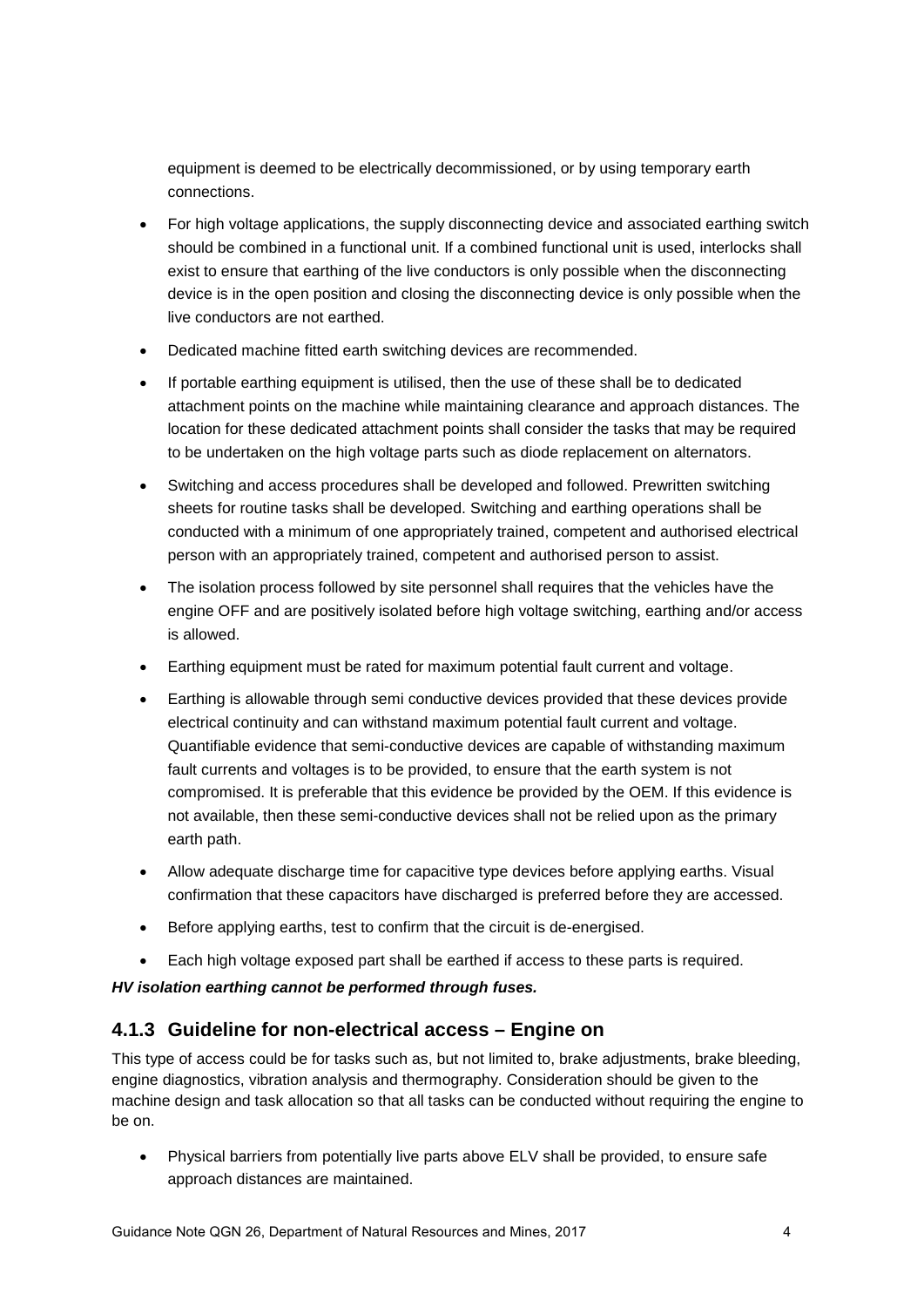- Machine design should eliminate the requirement to access areas in the vicinity of live electrical parts above ELV. For example, brake pressure testing from within wheel housing.
- If access to wheel motor vent area is required during engine ON testing, access to the inverter cabinets shall be prohibited to reduce the risk of arc flash or exposure to noxious gases in the event of inverter failure or flashover.
- For any Engine-ON testing, the inverters should be prevented from operating. This may be done by positively isolating the excitation circuit, or the isolation process should prevent voltages above ELV levels from supplying the inverters. The purpose of isolating the inverters is to reduce the electrical risk during the task. If this is not practicable however, alternative controls shall be determined by risk assessment.

### <span id="page-8-0"></span>**4.1.4 Isolation guideline for non-electrical access—Engine OFF**

- Isolate in accordance with standard operation procedure for isolation on the site.
- It is recommended that this isolation process be kept consistent with other mobile machines on the site.

### <span id="page-8-1"></span>**4.1.5 Guideline for electrical access—Engine ON**

This type of access could be for tasks such as, but not limited to, earth fault testing, fault finding and load box testing.

- All diagnostics should be carried out in the operator's cabin or via remote communications.
- OEMs to provide comprehensive procedures for these tasks.
- Tasks to be carried out should not require access to energized compartments containing any voltage above ELV levels. For example, an external switch should be provided for relay operation during earth fault testing. Tasks to be carried out shall not encroach on safe approach limits to energized high voltage equipment.
- Remote communications should be installed to flag potential faults before they become a serious issue.

### <span id="page-8-2"></span>**4.2 Operation under external motivator supply**

- This is currently not recommended to be undertaken.
- A detailed change management process must be followed if considering this task. Incompatibility of protection systems and operation systems shall be considered.

### <span id="page-8-3"></span>**4.3 Fault protection guideline**

- Must limit prospective touch voltage, under fault conditions, to within acceptable limits.
- Electrical circuits shall be protected against overload, short circuit and earth fault under all operating conditions to effectively interrupt the electricity supply and isolate faults.

### *Modification of a machine's electrical protection should be done in consultation with the OEM to ensure hazards are not inadvertently introduced. Unearthed electrical circuits above ELV shall have earth fault detection and control. An insulation monitoring device, which provides*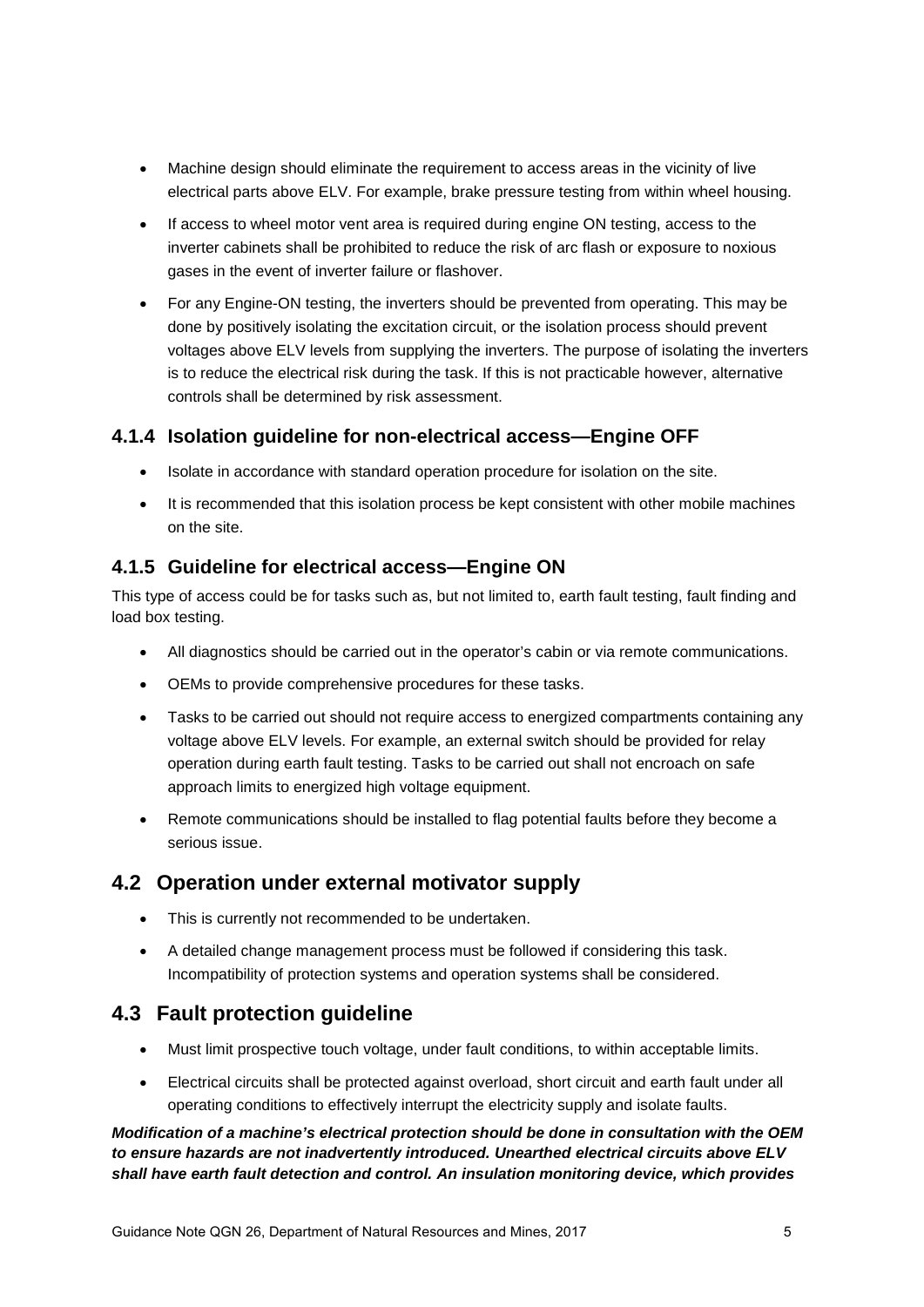#### *an alarm to the operator and where possible the vehicle monitoring system, is one way to accomplish this. This does not provide instantaneous protection, however, it does provide early 'first fault' warning.*

- Electrical protection may allow for a managed stop of the vehicle before shutdown occurs.
- A fault protection study shall be provided by the OEM for all ELV, LV and HV electrical circuits. For ELV circuits the OEM is to provide confirmation that the circuit protection devices are adequate for the circuit they are protecting.

### *Historically it has been identified that circuit protection devices for ELV circuits have not cleared overload and short circuit faults adequately.*

- It is recommended that current sensing devices be installed at the alternator to ensure shutdown under a fault condition. This is to provide fault protection for the alternator output.
- It is recommended that monitoring of the excitation and alternator voltage be installed. This monitoring is to allow a controlled shutdown of the machine when either voltages are out of specified limits.
- Remote/automated functional testing of earth fault protection systems should be provided. Testing of protection systems should be undertaken following the risk management process. Guidance from the OEM and relevant standards should be considered.
- Maintenance strategies will be developed to ensure that equipotential bonding remains effective and as per design.
- It is recommended that insulation monitoring be provided with insulation readings being made accessible.

# <span id="page-9-0"></span>**4.4 Arc flash guideline**

- An appropriate arc flash hazard assessment shall be undertaken for all low and high voltage electrical equipment. This assessment should consider engine running at idle, mid speed, normal speed, over-speed, engine not running (stored energy).
- Where personnel can be exposed, the design of the electrical installation shall provide arc flash energy levels as low as reasonably achievable. Appropriate signage shall identify incident energy levels and PPE requirements. Refer to IEEE1584 and ENA NENS-09 for more information.
- Electrical enclosures shall have adequate arc fault control ability and rating. For example, containment by enclosure design, explosion vents, high speed detection relays. Arc fault control shall form part of the equipment's maintenance strategy and be considered during design
- <span id="page-9-1"></span>• OEM to provide a copy of the studies to the mine.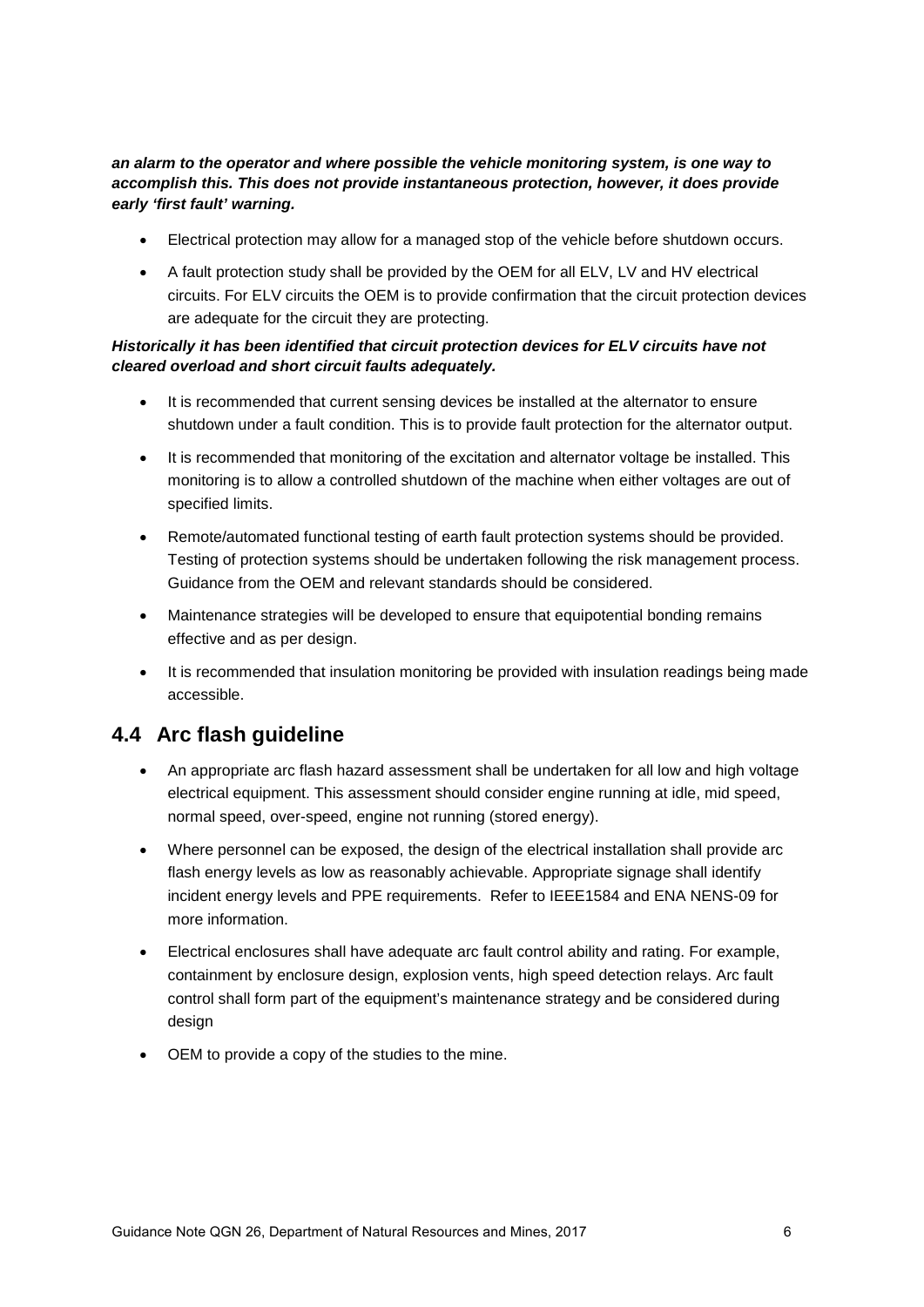### **4.5 Cable types and protection**

- ELV electrical equipment shall comply with the relevant sections of AS 4242.
- Low voltage electrical equipment shall comply with the relevant sections of AS/NZS 3000.
- High voltage electrical equipment shall comply with the relevant sections of AS/NZS 2067.
- Conductors and cables shall be fit for purpose, with consideration given to:
	- voltage
	- current
	- − grouping of cables
	- − protection against electric shock
	- − ambient temperature
	- − moisture, water, or insulation-degrading substances
	- − mechanical stresses, including installation stresses
	- risk of fire
- The use of fire retardant cables should be considered through the risk assessment processes.
- Cables should be double insulated with additional mechanical protection where exposed to damage (people standing on cable, rock damage etc.). AS/NZS 4871.6 provides guidance for cable protection for diesel powered machines. The requirements of this standard should be considered. The use of split conduits are not recommended for cables above ELV due to the potential ingress of contaminants, and subsequent cable damage.
- The number of joints and terminations through cable runs should be minimised. Runs should be from terminal-to-terminal without splices or joints. Where a cable is damaged it should be replaced through its entire length.

### *Appropriately designed and installed plug/socket combinations with suitable protection against accidental disconnection are not considered to be joints.*

• Every conductor shall have a current-carrying capacity not less than the demand current to be carried by the conductor. For LV cables they shall be in accordance with the AS/NZS 3008.1 series.

#### *Current-carrying capacities determined in accordance with the AS/NZS 3008.1 series do not take into account the effect of temperature rise on the terminals of electrical equipment that can result in the temperature limits of the insulation of cables in the vicinity of the terminals exceeding the limits specified. The equipment OEM may be able to provide advice on this point.*

• Cable terminations shall be adequately supported to minimise mechanical stresses on the conductors and the vibration of normal operation. These supports shall be fit for purpose for an electrical installation.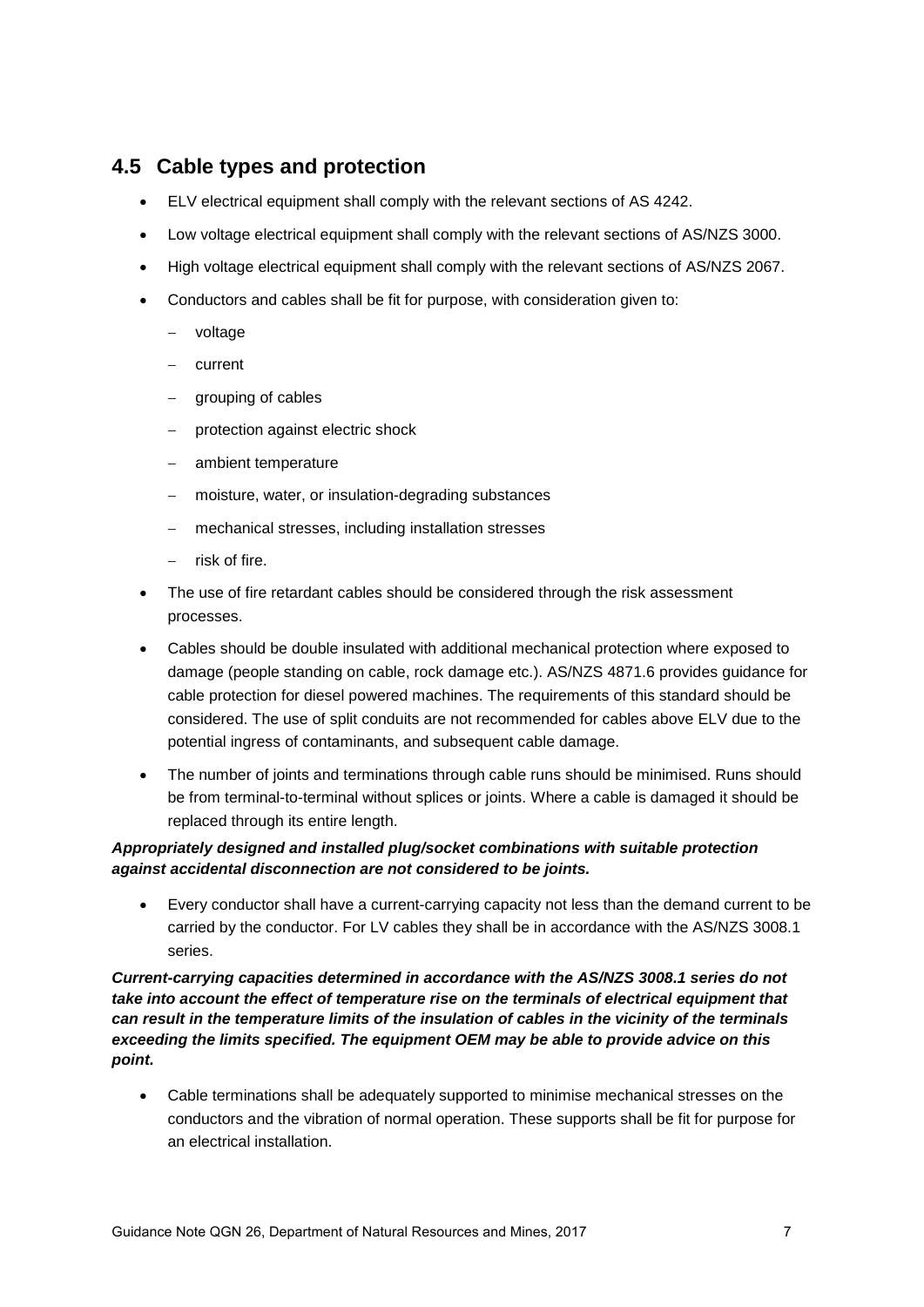- Conductors of circuits operating at different voltages shall be clearly delineated and separated by barriers or shall be insulated for the highest voltage to which any conductor insulation within the same duct is subjected.
- Cables of HV circuits and cables of LV or ELV circuits shall not be enclosed in the same wiring system. Separation distance / barriers shall consider induction.
- LV and ELV cables may be enclosed in the same wiring system if the LV cables are provided with the equivalent of double insulation.
- The cable sheath shall be resistant to normal wear and environmental contaminants such as oil, water, coolants, and abrasive dust.
- A space of at least 25 mm should be maintained between cables subject to movement and other moving parts. If that distance is not practicable, fixed barriers between the cables and the moving parts shall be provided.
- Cables shall not be in direct contact with fuel, brake, hydraulic lines without additional mechanical protection. Separation is the preferred method.
- Consideration is to be given to the detection and suppression of a fire associated with the wiring systems.

### <span id="page-11-0"></span>**4.6 Electrical Enclosures**

- Through the risk management process, fire suppression should be considered for electrical enclosures.
- Electrical enclosures should be designed, installed and maintained to ensure that the ingress protection is appropriate for the environment that the enclosure is subjected to. For example, inclement weather and hosing-down. Guidance for ingress protection is provided in AS 60529.
- For enclosures that contain voltages in excess of ELV, AS/NZS 3007 does not apply to earth moving machines covered by ISO 6165 however Section 15 of AS/NZS 3007 does provide detail on labels, signage, information requirements and colour coding of enclosures.
- Maintenance requirements for electrical enclosures should consider the use of thermography to locate electrical faults and subsequent heating. This maintenance technique can be utilised across the entire electrical installation.

#### *It is recommended that infra-red (IR) viewing windows be installed and utilized to allow thermography to be conducted with enclosure doors closed. Also, it is recommended that a procedure be developed, to manage the risks inherent with thermography.*

<span id="page-11-1"></span>• Electrical enclosures above extra low voltage shall be interlocked or secured to provide access to electrical personnel only.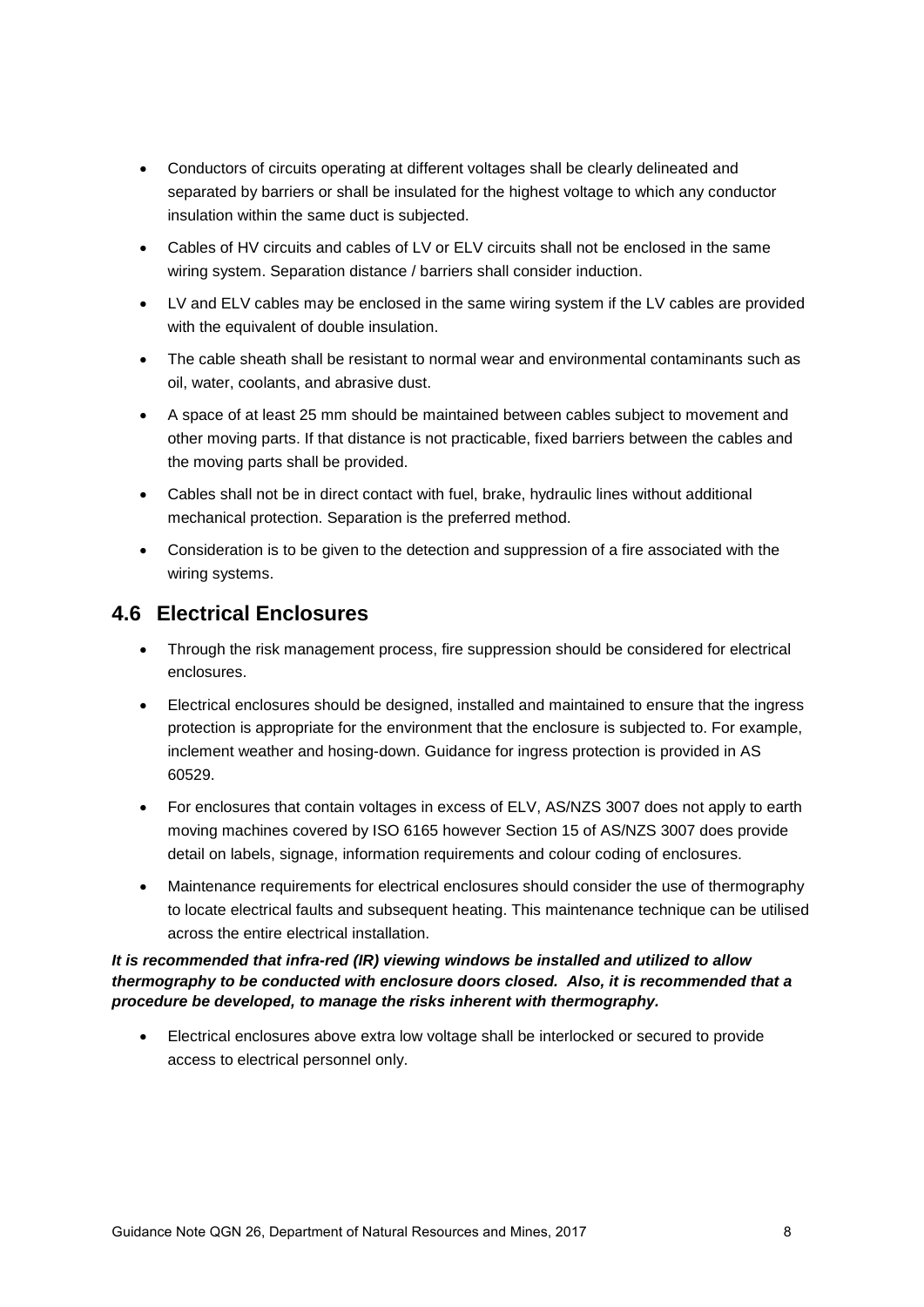### **4.7 Software and control systems**

- Software changes shall be conducted in accordance with the site's change management process. This includes changes to OEM firmware, machine control system code, and protection settings.
- The software change management process shall capture details of changes made at each update for each machine (what was changed, when, why and by whom), and changes shall be approved by an appropriate owner representative (EG EEM/PCEW) prior to implementation.
- Copies of previous versions should be kept onsite.

# <span id="page-12-0"></span>**5 Legislation references for isolation**

The Mining and Quarrying Safety and Health Regulation 2001 has the following specific requirements relevant to isolation procedures:

### **Part 4 – Electrical**

#### **Division 4 Control and protection for electrical equipment**

#### **26A Basic safety principle**

- (1) A person carrying out or preparing to carry out work on or near electrical equipment must treat each exposed electrical conductor as live until it is—
	- (a) isolated and proved to be de-energised; and
	- (b) if it is a high voltage conductor, earthed.
- (2) In this section —

*electrical equipment* means an item used for generating, converting, transmitting, distributing or using electrical energy.

*high voltage* means a voltage of more than 1200V.

#### **27 Isolation facilities**

- (1) The operator and site senior executive must ensure each item of electrical equipment used at the mine has a full current isolation facility in a location that is easily accessible by a person required to carry out the isolation.
- (2) The operator and site senior executive must also ensure the isolator is
	- (a) clearly marked or labelled as the isolator for the plant; and
	- (b) compatible with the mine's isolation and lock-out procedures.

### **Part 10 – Plant Generally**

#### **Division 1 Selection and design**

#### **103 Isolation facility**

(1) If, having regard to the nature and level of risk from plant used at a mine, it is necessary for managing the risk, the site senior executive must ensure the plant has a facility for –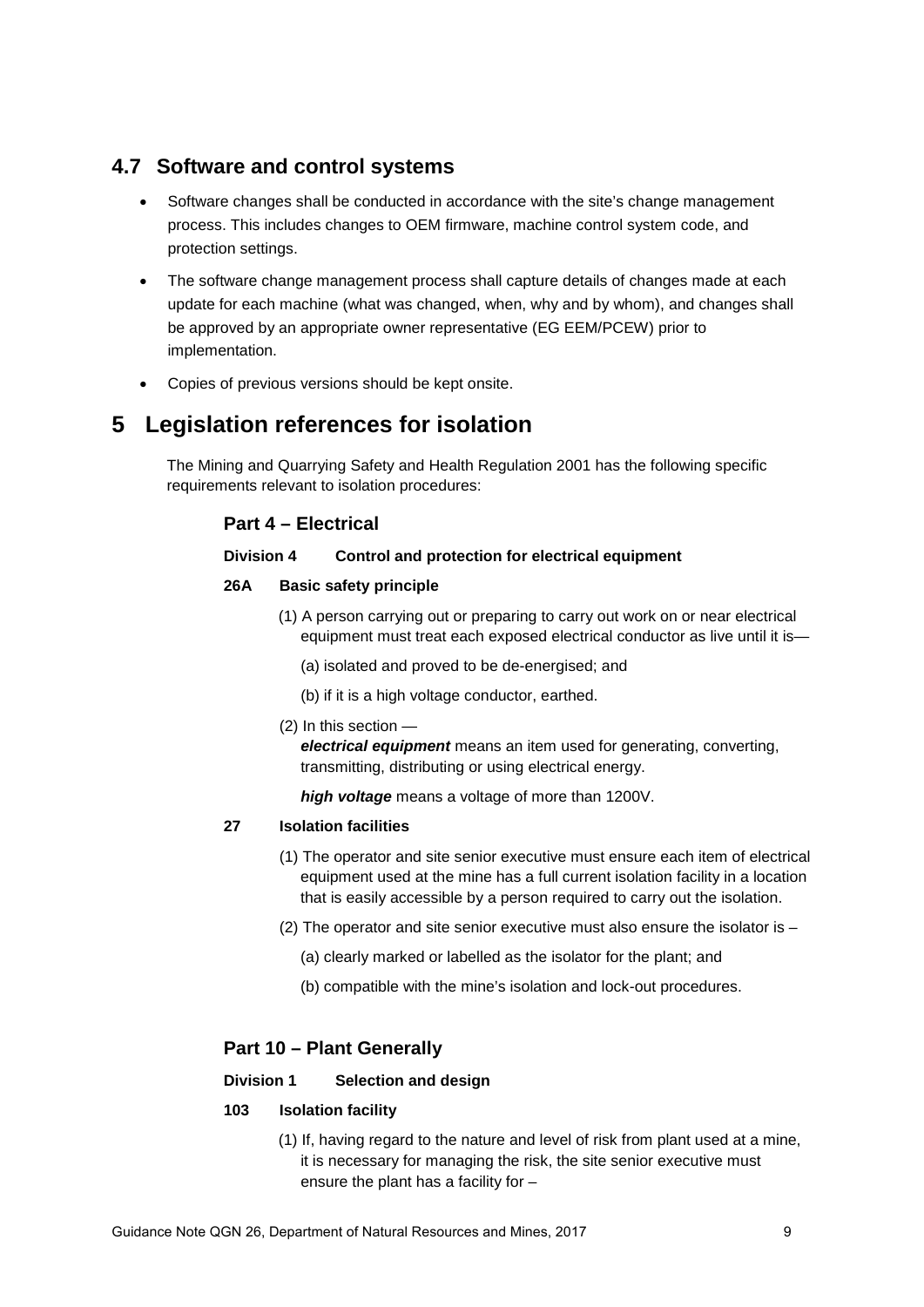- (a) preventing its operation;
- (b) preventing or controlling the release of its stored energy; or
- (c) isolating its energy supply.
- (2) The site senior executive must ensure the facility is capable of being locked-out and tagged or otherwise secured.

#### **Division 2 Other provisions about plant**

#### **106 Operating plant**

A person who has an obligation under the Act to manage risk at a mine in relation to the operation of plant must ensure the plant is not operated –

(a) in a way that creates an unacceptable level of risk; or

(b) if inspections, tests or monitoring show the plant is unfit for use; or

(c) if the plant is locked-out and tagged. Isolating, locking-out and tagging plant

#### **107 Isolating, locking-out and tagging plant**

(1) A mine's safety and health management system must provide for the following–

(a) isolating plant, including effectively isolating plant to control the risk from a release of energy;

- (b) taking plant out of service;
- (c) testing plant or its energy source for zero potential;
- (d) returning plant to service.

The Coal Mining Safety and Health Regulation 2001 has the following specific requirements relevant to isolation procedures:

#### **Part 4 - Electrical activities, equipment and installations**

#### **Division 1 Electrical activities**

**Subdivision 2 Other provisions about electrical activities**

#### **21 Access to exposed electrical conductors**

- (1) A coal mine must have a standard operating procedure for safely accessing exposed electrical conductors at the mine.
- (2) The procedure must provide for minimising the risk of energising exposed electrical conductors on which work is to be carried out, including, for example, by using personal locks or danger tags or both personal locks and danger tags.
- (3) The procedure must also provide that before work is carried out on an exposed electrical conductor at above extra low voltage it must be—

(a) positively isolated from the electricity source; and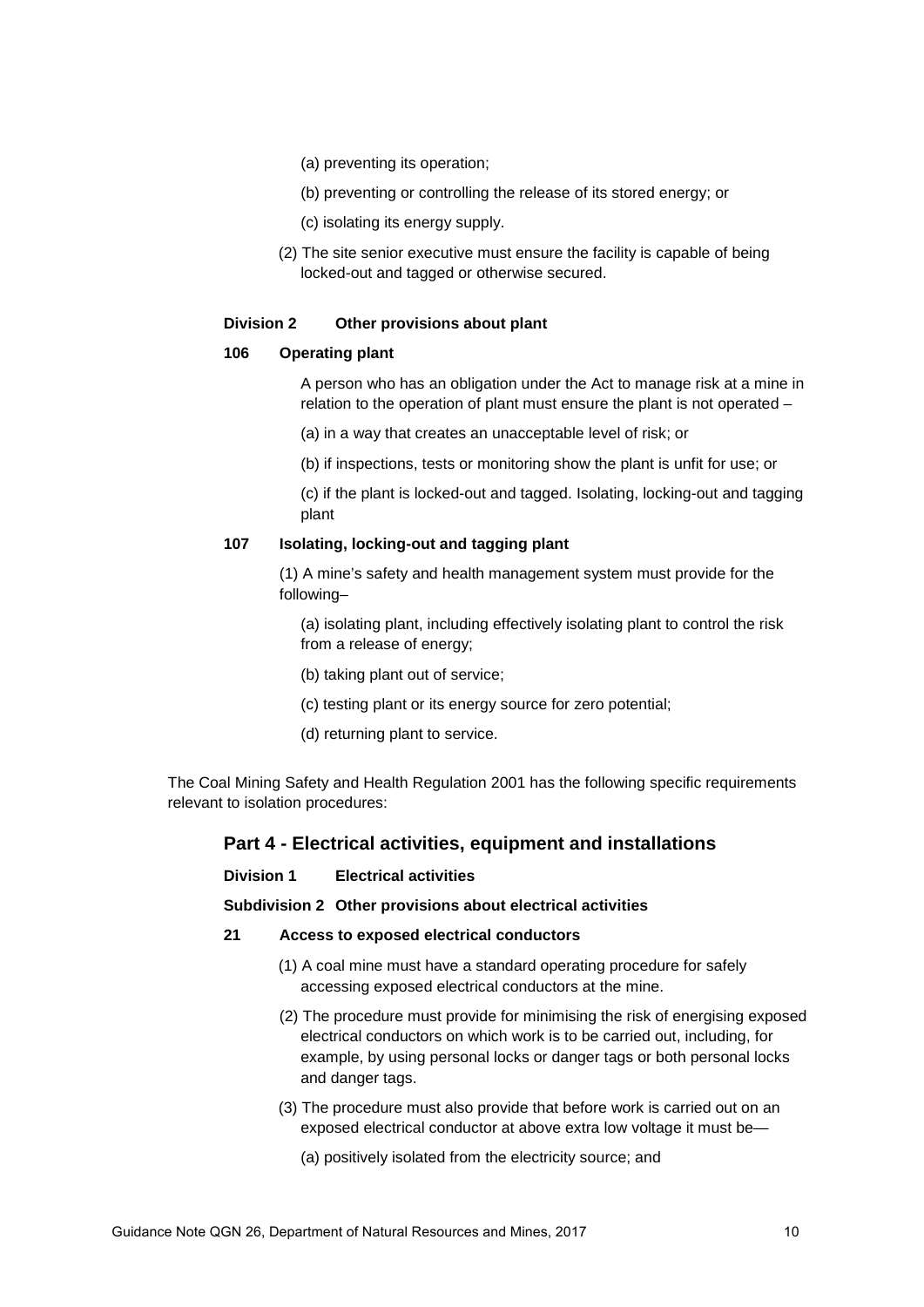- (b) tested for zero potential; and
- (c) if it is a high voltage conductor, earthed.
- (4) Subsection (5) applies only to a surface mine and only if—
	- (a) it is not practicable to positively isolate the conductor from the electricity source; and
	- (b) access to the conductor is required or work in close proximity to the conductor is required to be carried out.
- (5) The procedure must also provide that—
	- (a) a risk assessment, including consideration of high fault currents, must be carried out before the work is carried out; and
	- (b) if the risk assessment shows an unacceptable level of risk in carrying out the work with the conductor energised, before the work is carried out, the conductor must be—
		- (i) positively isolated from the electricity source; and
		- (ii) tested for zero potential; and
		- (iii) if it is a high voltage conductor, earthed.

#### **Division 2 Electrical equipment and installations**

#### **Subdivision 1 General**

#### **24 Isolators for equipment driven by electricity**

- (1) The electrical engineering manager must ensure the mine has a full current isolator for equipment driven by electricity at the mine.
- (2) The electrical engineering manager must ensure—
	- (a) the isolator is—
		- (i) clearly identified as the isolator for the equipment; and
		- (ii) situated in a location that is easily accessible by a person working on the equipment; and
	- (b) the equipment is clearly identified as being supplied with electricity from the isolator.

#### **Part 10 - Plant**

#### **Division 3 Miscellaneous**

#### **78 Isolating and tagging procedures**

- (1) A coal mine must have a standard operating procedure for the following—
	- (a) controlling the risk of an unplanned release of energy from plant, including positively isolating the energy source;
	- (b) if an electrical or mechanical energy source is positively isolated testing for zero potential;